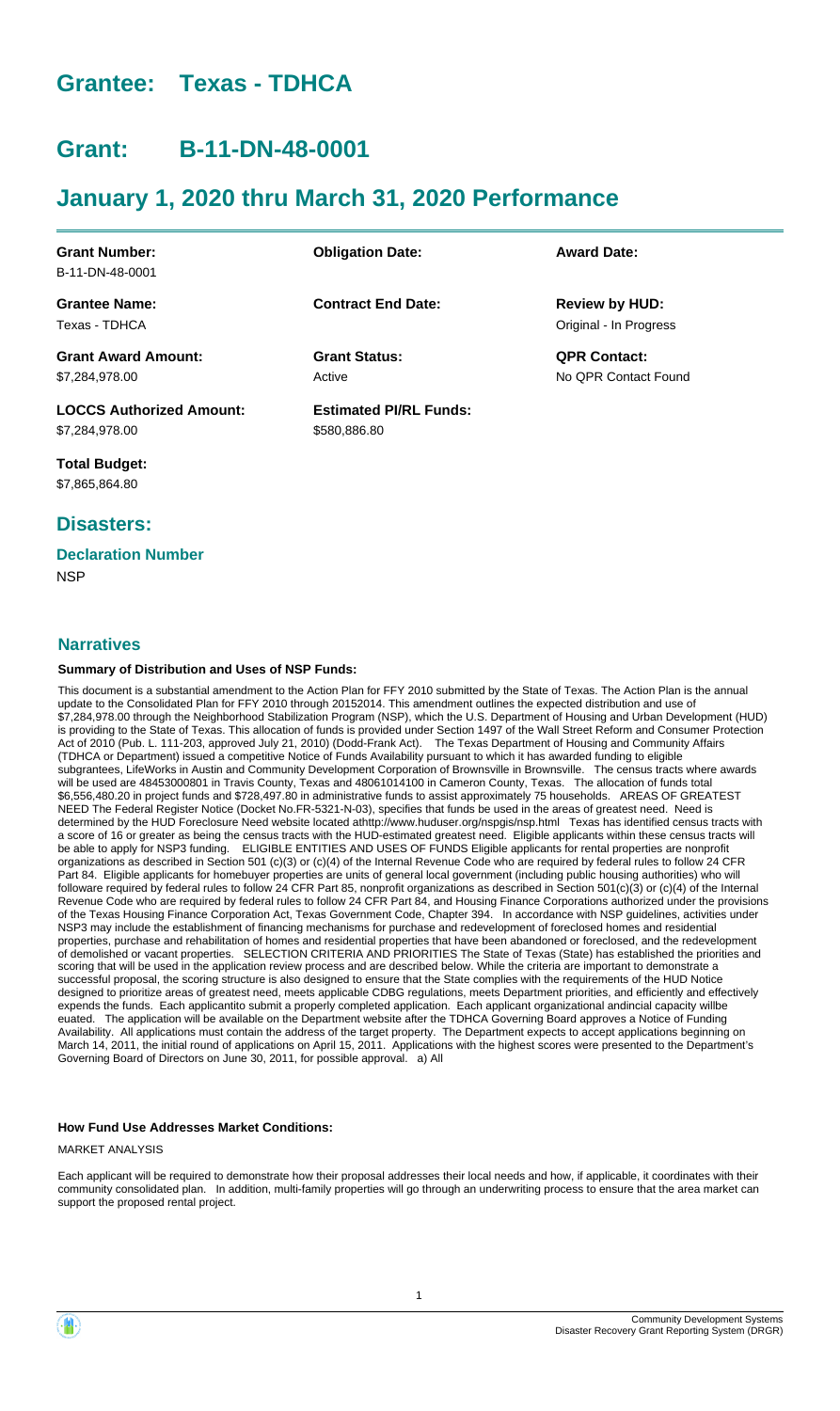#### **Ensuring Continued Affordability:**

The Texas NSP will adopt the HOME program standards for continued affordability for rental housing at 24 CFR 92.252 and homeownership at 24 CFR 92.254. The Texas NSP will follow the Single Family Mortgage limits under Section 203(b) of the National Housing Act which are allowable under HOME program standards. The ability of TDHCA to enforce this requirement for the full affordability period will be secured with a recapture provision in the loan documents.

#### **Definition of Blighted Structure:**

The Texas NSP will use local code to determine the definition of a blighted structure except that moral blight is not eligible. If there is no local definition, blighted structure shall mean that a structure exhibits objectively determinable signs of deterioration sufficient to constitute, in the Departments sole and reasonable judgment a likely threat to human health, safety, or the public welfare.

#### **Definition of Affordable Rents:**

The Texas NSP will adopt the HOME program standards for affordable rents at 24 CFR 92.252(a), (b), (c), (d), (e), (f) and (j).

#### **Housing Rehabilitation/New Construction Standards:**

Single Family Housing i) All housing that is constructed or rehabilitated with NSP3 funds must meet all applicable local codes, rehabilitation standards, ordinances, and zoning ordinances at the time of project completion. In the absence of a local code for new construction or rehabilitation, the housing must meet the International Residential Code and the National Electrical Code, as applicable. In addition, housing that is rehabilitated with NSP3 funds must meet all applicable energy efficiency standards established by §2306.187 of the Texas Government Code, and energy standards as verified by RESCHECK. ii) If a Texas NSP3 assisted single-family or duplex is newly constructed and reconstructed, the applicant must also ensure compliance with the universal design features in new construction, established by §2306.514 of the Texas Government Code, and as implemented by TDHCA. iii) All NSP3 assisted properties must meet all applicable State and local housing quality standards and code requirements, which at a minimum must address Universal Physical Condition Standards (UPCS) or the housing quality standards (HQS) in 24 CFR §982.40, but only if HQS is required for another funding source. If there are no such standards or code requirements, the housing must meet Universal Physical Condition Assessment guidelines, unless HQS is required for another fund source. When NSP3 funds are used for rehabilitation the entire unit must be brought up to the applicable property standards, pursuant to 24 CFR §92.251(a)(1). iv) All NSP3 assisted ownership units must pass inspection by a licensed Texas Real Estate Commission inspector prior to occupation. Multifamily Rental Housing i) Housing that is constructed, reconstructed or rehabilitated with NSP funds must meet all applicable local codes, rehabilitation standards, ordinances, and zoning ordinances at the time of project completion. When NSP funds are used for rehabilitation, the entire unit development must be brought up to the applicable property standards, pursuant to 24 CFR §92.251(a) (1). In the absence of a local code for new construction, reconstruction, or rehabilitation, NSP-assisted new construction, reconstruction or rehabilitation must meet, as applicable, International Residential Code and the National Electrical Code. In addition, housing that is rehabilitated with NSP3 funds must meet all applicable energy efficiency standards established by §2306.187 of the Texas Government Code, and energy standards as verified by RESCHECK. ii) To avoid duplicative inspections when Federal Housing Administration (FHA) financing is involved in an NSP-assisted property, a participating jurisdiction may rely on a Minimum Property Standards (MPS) inspection performed by a qualified person. Gut rehabilitation, reconstruction or new construction of residential buildings up to three stories must be designed to meet the standard for Energy Star Qualified New Homes. All gut rehabilitation, reconstruction or new construction of mid-or high-rise multifamily housing must be designed to meet American Society of Heating, Refrigerating, and Air-Conditioning Engineers (ASHRAE) Standard 90.1- 2004, Appendix G plus 20 percent. Other rehabilitation must meet these standards to tlicable to the rehabilitation work undertaken. iii) Muy Housing must meet the accessibility requirements at 24 CFR Part 8, which implements Section 504 of the Rehabilitation Act of 1973 (29 U.S.C. §794) and covered multifamily dwellings, as defined at 24 CFR §100.201, must also meet the design and construction requirements at 24 CFR §100.205, which implement the Fair Housing Act (42 U.S.C. 3601–3619) and the Fair Housing Act Design Manual produced by HUD. Additionally, pursuant to the current Qualified Allocation Plan as of the date of the application QAP 10 TAC §50.9(h)(4)(H), Developments inv

#### **Vicinity Hiring:**

NSP3 subgrantees, shall, to the maximum extent feasible, provide for the hiring of employees who reside in the vicinity, of projects funded this section or contract with small business that are owned and operated by persons residing in the vicinity of such projects. For the purposes of administering this requirement, HUD has adopted the Section 3 applicability thresholds for community development assistance at 24 CFR §135.3 (a)()(3)(ii). The NSP3 local hiring requirement does not replace the responsibilities of Section 3 of the Housing and Urban Development Act of 1968 (12 U.S.C §1701u), and implementing regulations at 24 CFR Part 135, except to the extent the obligations may be in direct conflict. Vicinity is defined as the census tract where the project is located. Small business means a business that meets the criteria set forth in section 3(a) of the Small Business Act. See 42 U.S.C. §5302(a)(23). All applicants will be required to have a vicinity preference plan in order to meet threshold scoring criteria.

#### **Procedures for Preferences for Affordable Rental Dev.:**

The Texas NSP3 Selection Critiera and Priorities includes a preference for Affordable Rental Development through the scoring structure.

#### **Grantee Contact Information:**

Texas Department of Housing and Community Affairs 221 E. 11th Street Austin, TX 78701

Brenda Hull Texas NSP Manager Office: 512-475-3033 brenda.hull@tdhca.state.tx.us

| <b>Overall</b><br><b>Total Projected Budget from All Sources</b> | <b>This Report Period</b><br>N/A | <b>To Date</b><br>\$7,679,564.06 |
|------------------------------------------------------------------|----------------------------------|----------------------------------|
| <b>Total Budget</b>                                              | \$0.00                           | \$7,679,564.06                   |
| <b>Total Obligated</b>                                           | \$0.00                           | \$7,652,169.96                   |

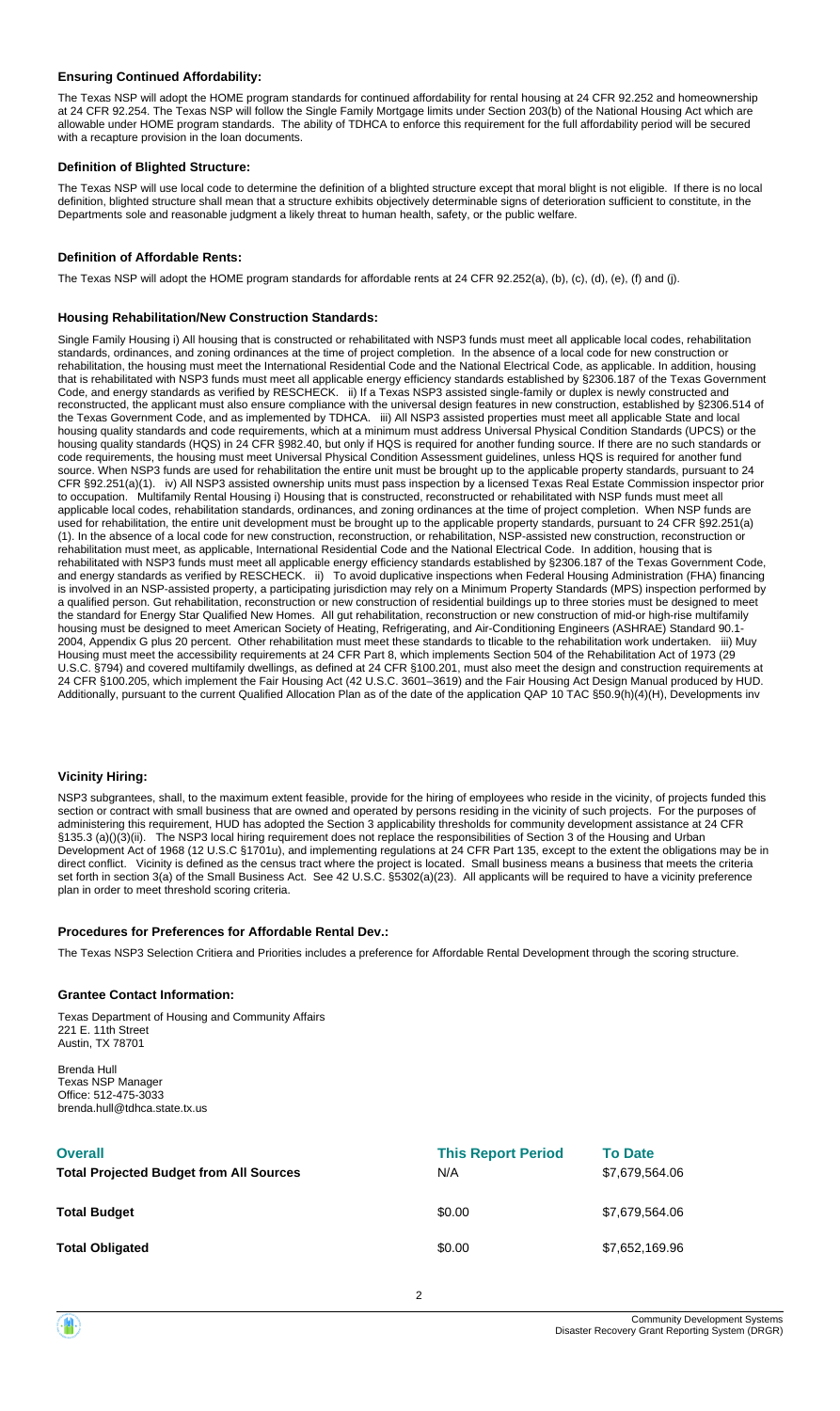| <b>Total Funds Drawdown</b>                  | \$36,595.00 | \$7,218,805.66 |
|----------------------------------------------|-------------|----------------|
| <b>Program Funds Drawdown</b>                | \$31,070.90 | \$6,625,785.32 |
| <b>Program Income Drawdown</b>               | \$5,524.10  | \$593,020.34   |
| <b>Program Income Received</b>               | \$10,273.09 | \$601,100.19   |
| <b>Total Funds Expended</b>                  | \$0.00      | \$6,528,598.89 |
| <b>Most Impacted and Distressed Expended</b> | \$0.00      | \$0.00         |
| <b>Match Contributed</b>                     | \$0.00      | \$0.00         |

# **Progress Toward Required Numeric Targets**

| <b>Requirement</b>                                 | <b>Target</b>  | <b>Actual</b>  |
|----------------------------------------------------|----------------|----------------|
| <b>Overall Benefit Percentage (Projected)</b>      |                | $0.00\%$       |
| <b>Overall Benefit Percentage (Actual)</b>         |                | $0.00\%$       |
| <b>Minimum Non-Federal Match</b>                   | \$0.00         | \$0.00         |
| <b>Limit on Public Services</b>                    | \$1,092,746.70 | \$0.00         |
| Limit on Admin/Planning                            | \$728,497.80   | \$728,497.80   |
| <b>Limit on Admin</b>                              | \$0.00         | \$728,497.80   |
| Most Impacted and Distressed Threshold (Projected) | \$0.00         | \$0.00         |
| <b>Progress towards LH25 Requirement</b>           | \$1,966,466.20 | \$3,781,645.82 |

# **Overall Progress Narrative:**

TDHCA continues to work closely with its sole NSP3 subrecipient, CDC Brownsville, to provide technical assistance and oversight in an effort to guide NSP3 toward successful completion.

This quarter, the following Activities had no reportable actions: 77110000105 A2

77110000110 E2SA 77110003105 PI 77110003105 PI-SA TDHCA Administration

# **Project Summary**

| <b>Project #, Project Title</b> | <b>This Report</b>                      | <b>To Date</b>                          |                                         |  |
|---------------------------------|-----------------------------------------|-----------------------------------------|-----------------------------------------|--|
|                                 | <b>Program Funds</b><br><b>Drawdown</b> | <b>Project Funds</b><br><b>Budgeted</b> | <b>Program Funds</b><br><b>Drawdown</b> |  |
| 0006, Program Income            | \$0.00                                  | \$491,000.00                            | \$0.00                                  |  |
| 1, Financing Mechanisms         | \$0.00                                  | \$231,252.24                            | \$45,233.46                             |  |
| 2, Redevelopment                | \$31,070.90                             | \$6,346,885.42                          | \$5,852,054.06                          |  |
| 3. Administration               | \$0.00                                  | \$728,497.80                            | \$728,497.80                            |  |
| 4, Program Income               | \$0.00                                  | \$0.00                                  | \$0.00                                  |  |
| 9999, Restricted Balance        | \$0.00                                  | \$0.00                                  | \$0.00                                  |  |

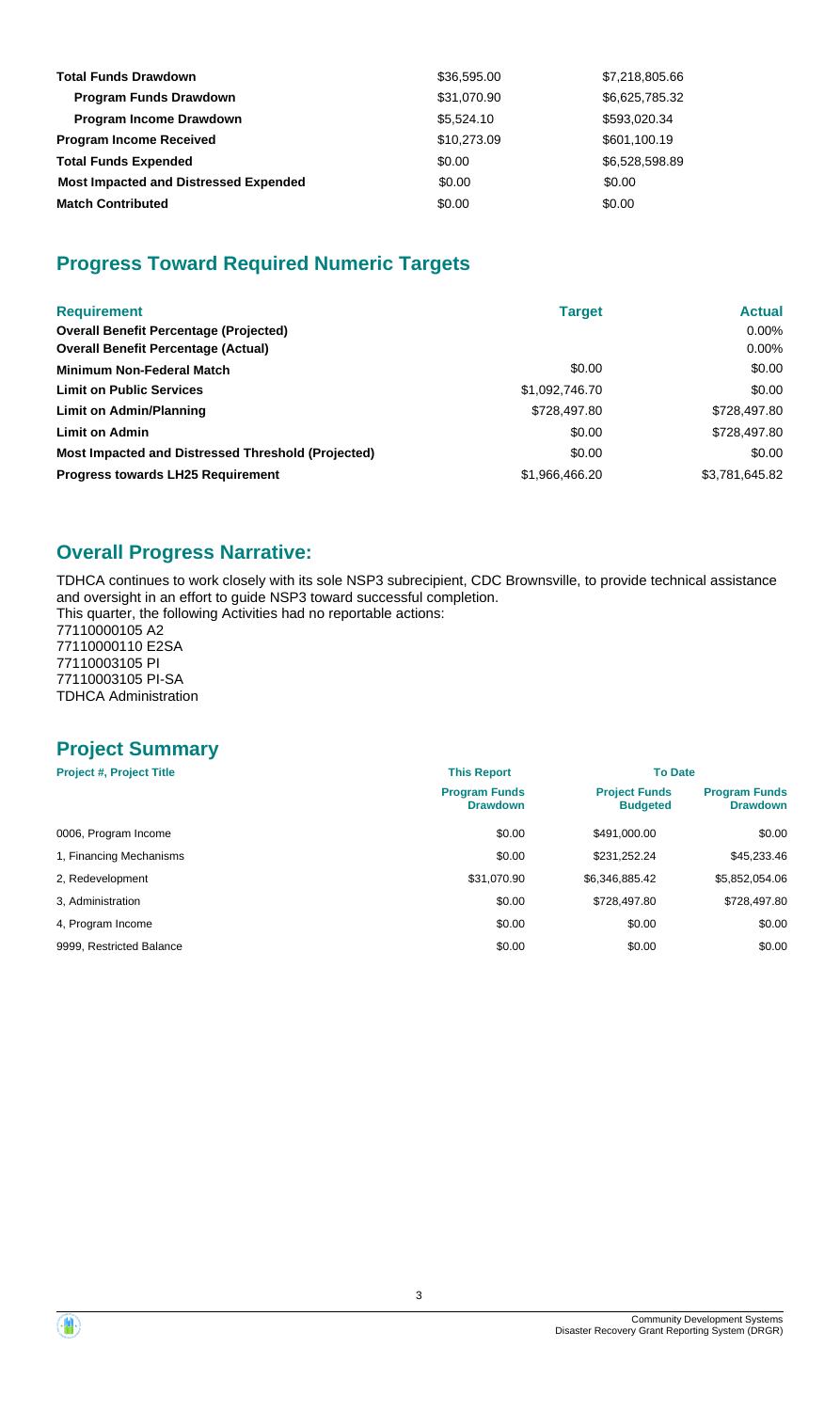# **Activities**

## **Project # / 1 / Financing Mechanisms**

#### **Grantee Activity Number: 77110000105 A2 CDC Brownsville - Homebuyer Assistance Setaside Activity Title:**

## **Activitiy Category:**

Homeownership Assistance to low- and moderate-income Under Way **Project Number:**

#### 1

**Projected Start Date:** 08/22/2013

**Benefit Type:** Direct Benefit (Households)

#### **National Objective:**

# **Activity Status: Projected End Date: Project Title:** Financing Mechanisms

08/31/2019

**Completed Activity Actual End Date:**

NSP Only - LMMI Community Development Corporation of Brownsville **Responsible Organization:**

| <b>Overall</b>                                 | Jan 1 thru Mar 31, 2020 | <b>To Date</b> |
|------------------------------------------------|-------------------------|----------------|
| <b>Total Projected Budget from All Sources</b> | N/A                     | \$231,252.24   |
| <b>Total Budget</b>                            | \$0.00                  | \$231,252.24   |
| <b>Total Obligated</b>                         | \$0.00                  | \$231,252.24   |
| <b>Total Funds Drawdown</b>                    | \$0.00                  | \$89,090.64    |
| <b>Program Funds Drawdown</b>                  | \$0.00                  | \$45,233.46    |
| <b>Program Income Drawdown</b>                 | \$0.00                  | \$43,857.18    |
| <b>Program Income Received</b>                 | \$729.25                | \$9,340.69     |
| <b>Total Funds Expended</b>                    | \$0.00                  | \$89,090.64    |
| <b>Most Impacted and Distressed Expended</b>   | \$0.00                  | \$0.00         |
| <b>Match Contributed</b>                       | \$0.00                  | \$0.00         |

## **Activity Description:**

Developer shall coordinate access to Texas NSP Homebuyer Assistance for no less than twenty-one (21) households at or below 120% of the current AMI at the time of homebuyer contract.

## **Location Description:**

Developer shall carry out the following activities in the target area and specified neighborhoods identified in its Texas NSP3 Application.

## **Activity Progress Narrative:**

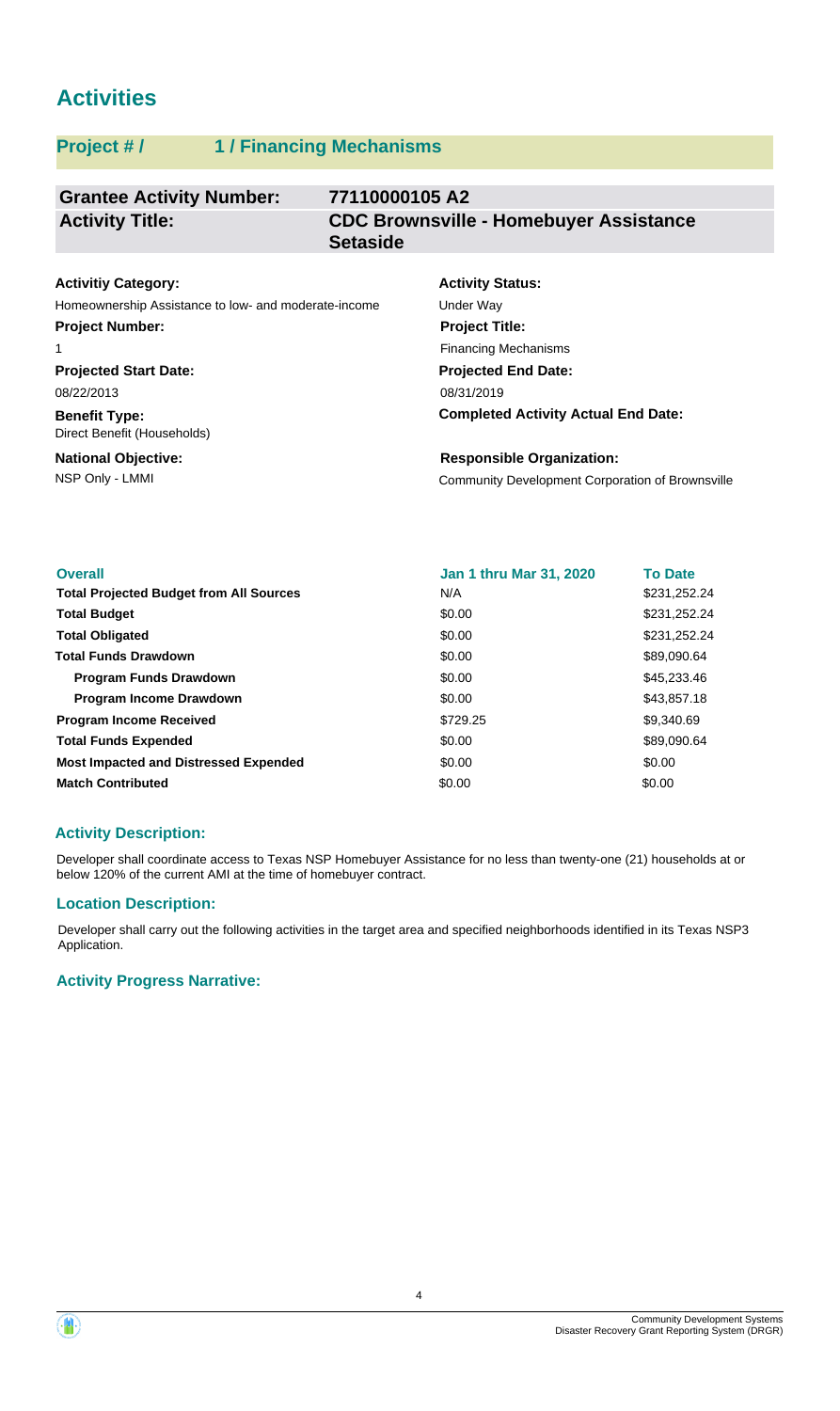### **Accomplishments Performance Measures**

|                         | <b>This Report Period</b> | <b>Cumulative Actual Total / Expected</b> |
|-------------------------|---------------------------|-------------------------------------------|
|                         | Total                     | Total                                     |
| # of Housing Units      | 0                         | 2/21                                      |
| # of Singlefamily Units | 0                         | 2/21                                      |

#### **Beneficiaries Performance Measures**

|                    |     | <b>This Report Period</b> |       |     | <b>Cumulative Actual Total / Expected</b> |       |                |  |
|--------------------|-----|---------------------------|-------|-----|-------------------------------------------|-------|----------------|--|
|                    | Low | <b>Mod</b>                | Total | Low | <b>Mod</b>                                | Total | <b>Low/Mod</b> |  |
| # of Households    |     |                           |       | 2/0 | 0/21                                      | 2/21  | 100.00         |  |
| # Owner Households |     |                           |       | 2/0 | 0/21                                      | 2/21  | 100.00         |  |

## **Activity Locations**

**No Activity Locations found.**

# **Other Funding Sources Budgeted - Detail**

## **No Other Match Funding Sources Found**

**Other Funding Sources Amount Amount Amount Amount Amount Amount Amount** 

No Other Funding Sources Found Total Other Funding Sources

# **Project # / 2 / Redevelopment**

| <b>Grantee Activity Number:</b> | 77110000105 E2                             |
|---------------------------------|--------------------------------------------|
| <b>Activity Title:</b>          | <b>CDC Brownsville - Redev</b>             |
|                                 |                                            |
| <b>Activitiy Category:</b>      | <b>Activity Status:</b>                    |
| Construction of new housing     | Under Way                                  |
| <b>Project Number:</b>          | <b>Project Title:</b>                      |
| 2                               | Redevelopment                              |
| <b>Projected Start Date:</b>    | <b>Projected End Date:</b>                 |
| 08/22/2013                      | 12/31/2020                                 |
| <b>Benefit Type:</b>            | <b>Completed Activity Actual End Date:</b> |

**National Objective:** Direct Benefit (Households)

#### NSP Only - LMMI Community Development Corporation of Brownsville **Responsible Organization:**

**Overall** \$2,622,529.76 Total Projected Budget from All Sources **\$2,622,529.76** N/A \$0.00 \$2,601,599.96 **Total Budget Program Income Drawdown Total Funds Drawdown Total Obligated** \$36,595.00 \$5,524.10 **Jan 1 thru Mar 31, 2020** \$358,767.25 N/A \$0.00 **To Date** \$2,570,789.46 **Program Funds Drawdown 82,212,022.21** \$31,070.90 \$2,212,022.21

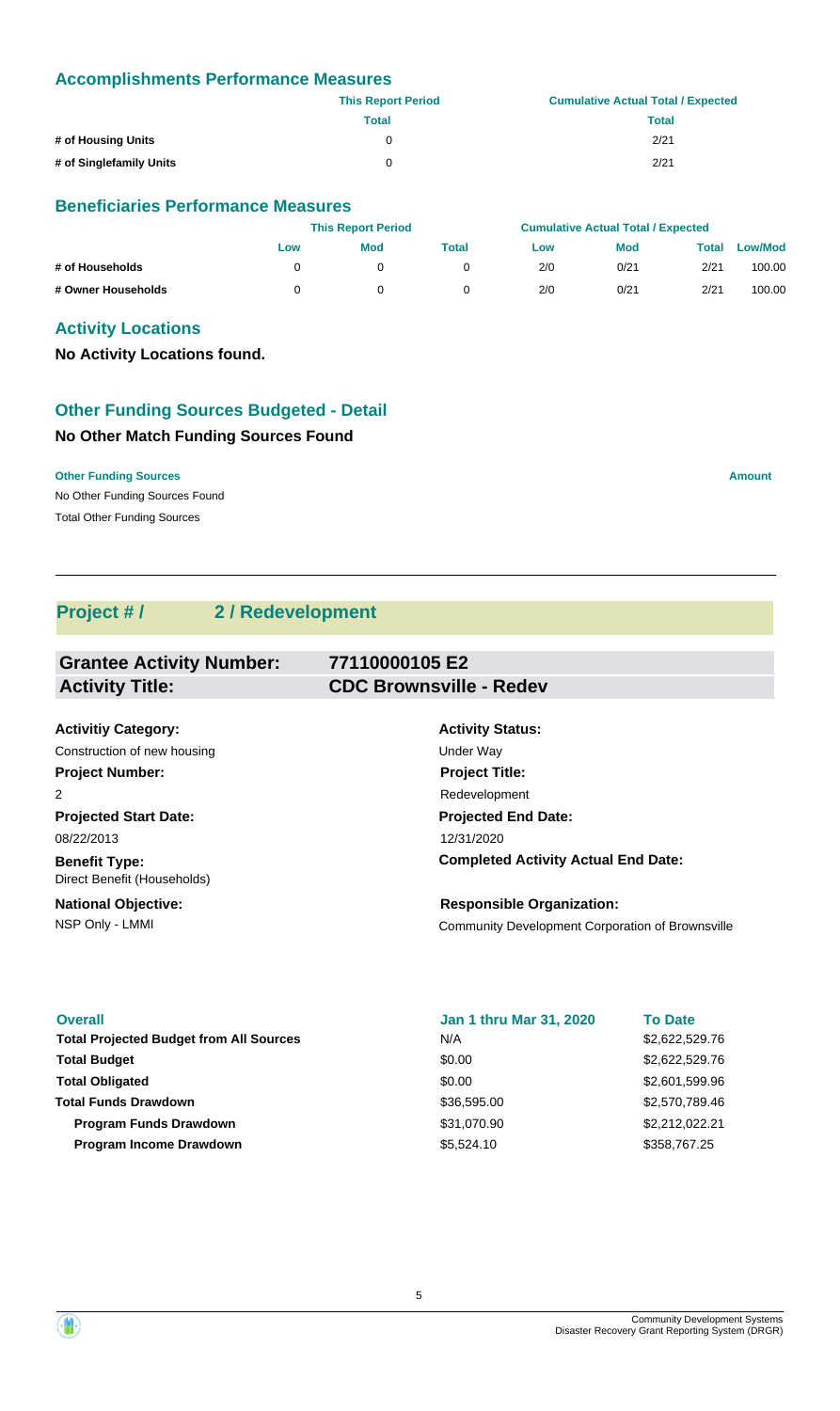| <b>Program Income Received</b>                          | \$9,543.84 | \$591,759.50   |
|---------------------------------------------------------|------------|----------------|
| <b>Total Funds Expended</b>                             | \$0.00     | \$2,125,136.33 |
| <b>Community Development Corporation of Brownsville</b> | \$0.00     | \$2,125,136.33 |
| <b>Most Impacted and Distressed Expended</b>            | \$0.00     | \$0.00         |
| <b>Match Contributed</b>                                | \$0.00     | \$0.00         |

#### **Activity Description:**

Developer shall conduct the new construction of no less than twenty-one (21) new housing units within the target area(s).

#### **Location Description:**

Developer shall carry out the following activities in the target area and specified neighborhoods identified in its Texas NSP3 Application.

#### **Activity Progress Narrative:**

CDC Brownsville originally contracted to build no fewer than 21 households at or below 120% AMI. At least 6 of 21 households should earn 50% or less of AMI. In August 2018, CDCB agreed to assist an additional 7 households (for a new total of 28) with unspent NSP3 funds in this contract. This quarter CDCB placed 2 eligible households into end use. Drawdown amount reflects reimbursement of construction and lot acquisition costs for homebuyers this quarter.

#### **Accomplishments Performance Measures**

|                         | <b>This Report Period</b> | <b>Cumulative Actual Total / Expected</b> |
|-------------------------|---------------------------|-------------------------------------------|
|                         | Total                     | Total                                     |
| # of Housing Units      |                           | 18/21                                     |
| # of Singlefamily Units |                           | 18/21                                     |

### **Beneficiaries Performance Measures**

|                    | <b>This Report Period</b> |     |       | <b>Cumulative Actual Total / Expected</b> |            |       |                |  |
|--------------------|---------------------------|-----|-------|-------------------------------------------|------------|-------|----------------|--|
|                    | Low                       | Mod | Total | Low                                       | <b>Mod</b> | Total | <b>Low/Mod</b> |  |
| # of Households    |                           |     |       | 15/0                                      | 6/21       | 21/21 | 100.00         |  |
| # Owner Households |                           |     |       | 15/0                                      | 6/21       | 21/21 | 100.00         |  |

#### **Activity Locations**

| <b>Address</b> | <b>City</b> | County | <b>State</b> | Zip | <b>Status / Accept</b> |
|----------------|-------------|--------|--------------|-----|------------------------|
|                |             |        |              |     |                        |

## **Other Funding Sources Budgeted - Detail**

### **No Other Match Funding Sources Found**

**Other Funding Sources Amount** 

No Other Funding Sources Found Total Other Funding Sources

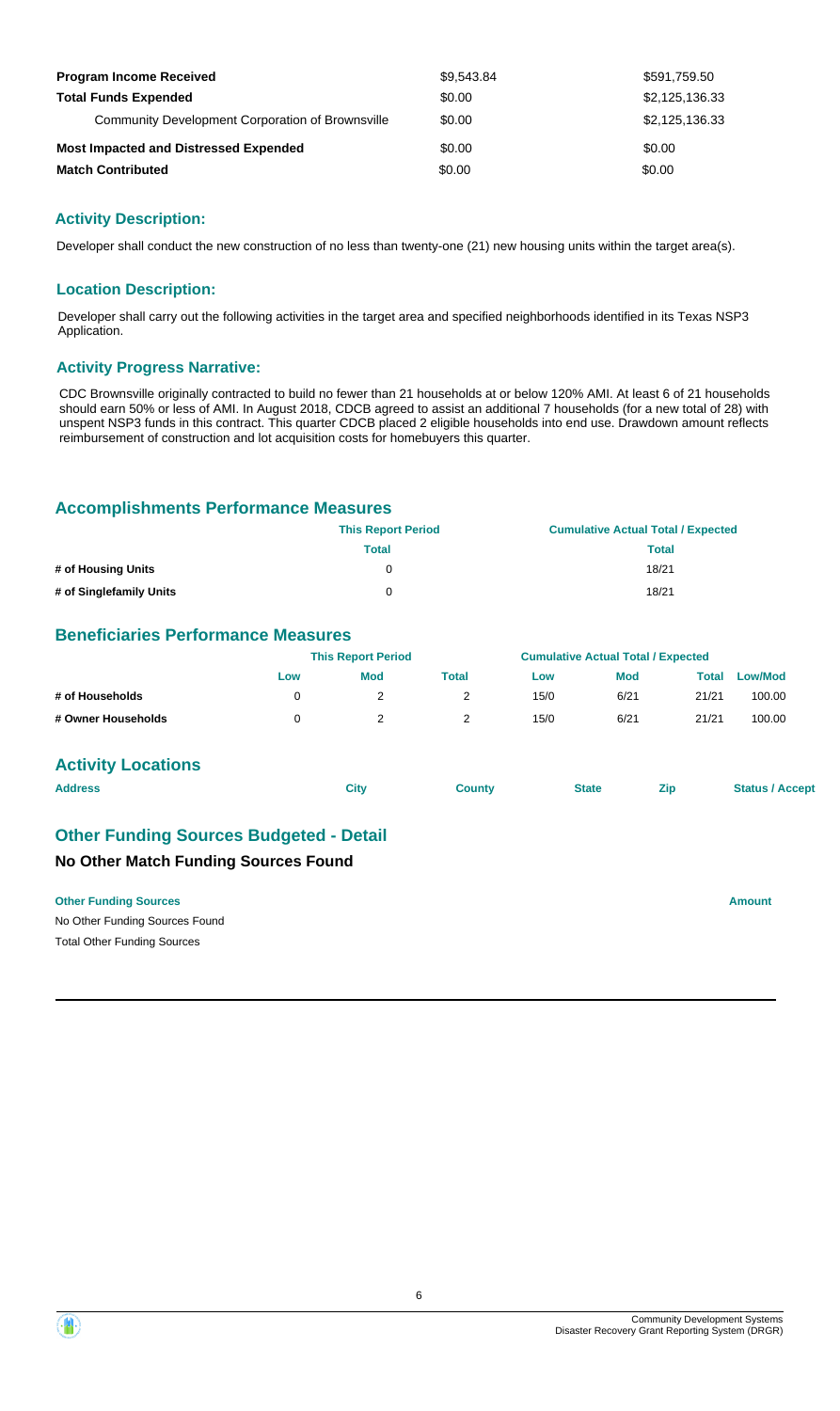**Grantee Activity Number:**

# **77110000105 E2SA**

## **Activity Title: CDC Brownsville - Redev Set Aside**

#### **Activitiy Category:**

Construction of new housing Theorem 2012 Construction of the Way

## **Project Number:**

2

**Projected Start Date:** 08/22/2013

**Benefit Type:** Direct Benefit (Households)

#### **National Objective:**

# **Activity Status: Projected End Date: Completed Activity Actual End Date:** 12/31/2020 **Project Title:** Redevelopment

#### **Responsible Organization:**

NSP Only - LH - 25% Set-Aside Community Development Corporation of Brownsville

| <b>Overall</b>                                 | <b>Jan 1 thru Mar 31, 2020</b> | <b>To Date</b> |
|------------------------------------------------|--------------------------------|----------------|
| <b>Total Projected Budget from All Sources</b> | N/A                            | \$111,622.26   |
| <b>Total Budget</b>                            | \$0.00                         | \$111,622.26   |
| <b>Total Obligated</b>                         | \$0.00                         | \$105,157.96   |
| <b>Total Funds Drawdown</b>                    | \$0.00                         | \$48,153.96    |
| <b>Program Funds Drawdown</b>                  | \$0.00                         | \$25,468.03    |
| <b>Program Income Drawdown</b>                 | \$0.00                         | \$22,685.93    |
| <b>Program Income Received</b>                 | \$0.00                         | \$0.00         |
| <b>Total Funds Expended</b>                    | \$0.00                         | \$18,831.40    |
| <b>Most Impacted and Distressed Expended</b>   | \$0.00                         | \$0.00         |
| <b>Match Contributed</b>                       | \$0.00                         | \$0.00         |

## **Activity Description:**

Developer shall conduct the new construction of one new housing unit within the target area(s).

#### **Location Description:**

Developer shall carry out the following activities in the target area (Brownsville) and specified neighborhoods identified in its Texas NSP3 Application.

#### **Activity Progress Narrative:**

## **Accomplishments Performance Measures**

|                         | <b>This Report Period</b> | <b>Cumulative Actual Total / Expected</b> |  |  |
|-------------------------|---------------------------|-------------------------------------------|--|--|
|                         | Total                     | Total                                     |  |  |
| # of Housing Units      |                           | 1/1                                       |  |  |
| # of Singlefamily Units | 0                         | 1/1                                       |  |  |